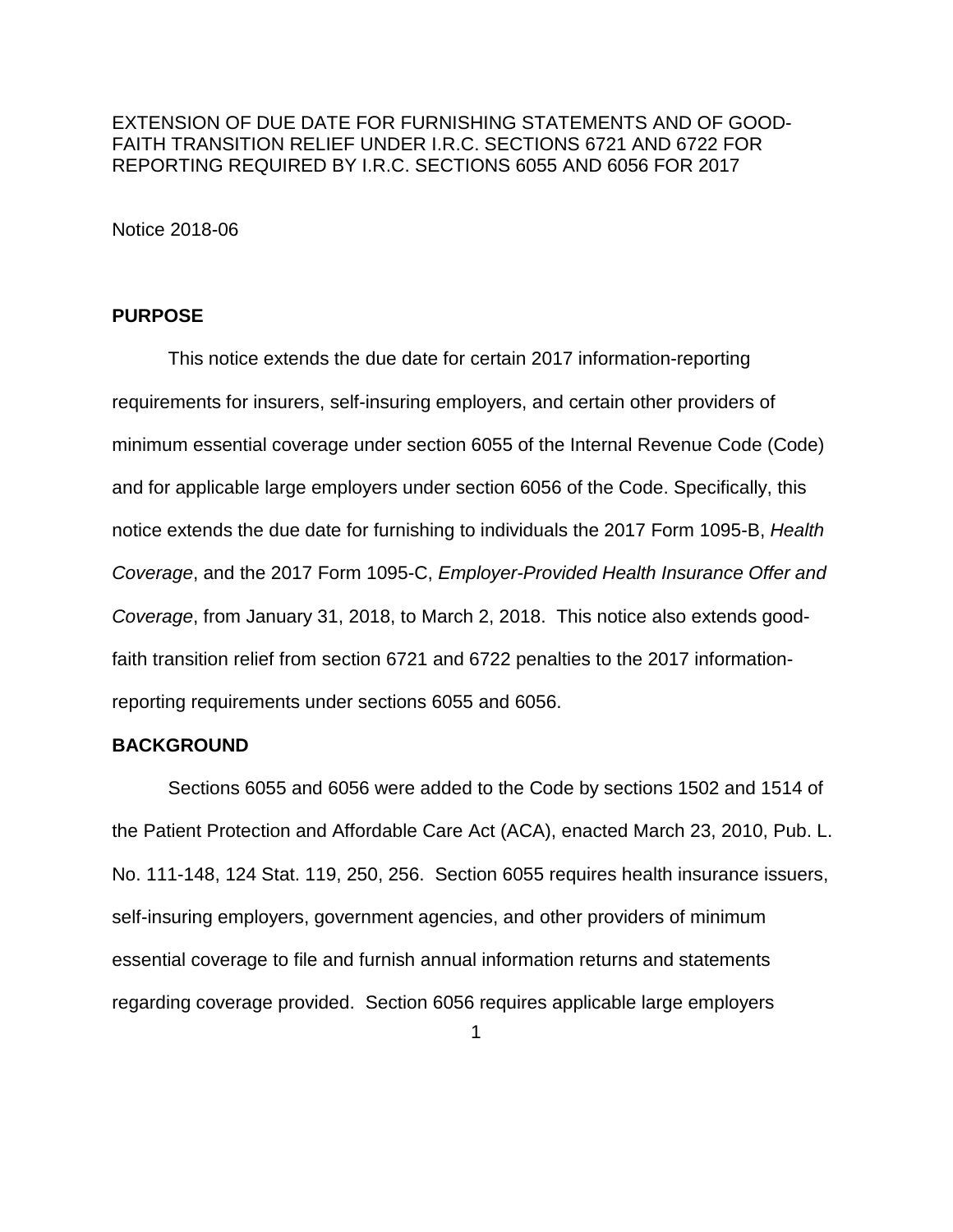(generally those with 50 or more full-time employees, including full-time equivalent employees, in the previous year) to file and furnish annual information returns and statements relating to the health insurance, if any, that the employer offers to its fulltime employees. Section 6056 was amended by sections 10106(g) and 10108(j) of the ACA and was further amended by section 1858(b)(5) of the Department of Defense and Full-Year Continuing Appropriations Act, 2011, Pub. L. No. 112-10, 125 Stat. 38, 169. Section 36B, which was added to the Code by section 1401 of the ACA, provides a premium tax credit for eligible individuals who enroll in coverage through a Health Insurance Marketplace. Section 5000A, which was added to the Code by section 1501(b) of the ACA, generally provides that individuals must have minimum essential coverage, qualify for an exemption from the minimum essential coverage requirement, or make an individual shared responsibility payment when they file their federal income tax return.

Section 6721 of the Code imposes a penalty for failing to timely file an information return or for filing an incorrect or incomplete information return. Section 6722 of the Code imposes a penalty for failing to timely furnish an information statement or for furnishing an incorrect or incomplete information statement. Section 6721 and 6722 penalties are imposed with regard to information returns and statements listed in section 6724(d) of the Code, which includes those required by sections 6055 and 6056.

Final regulations, published on March 10, 2014, relating to the reporting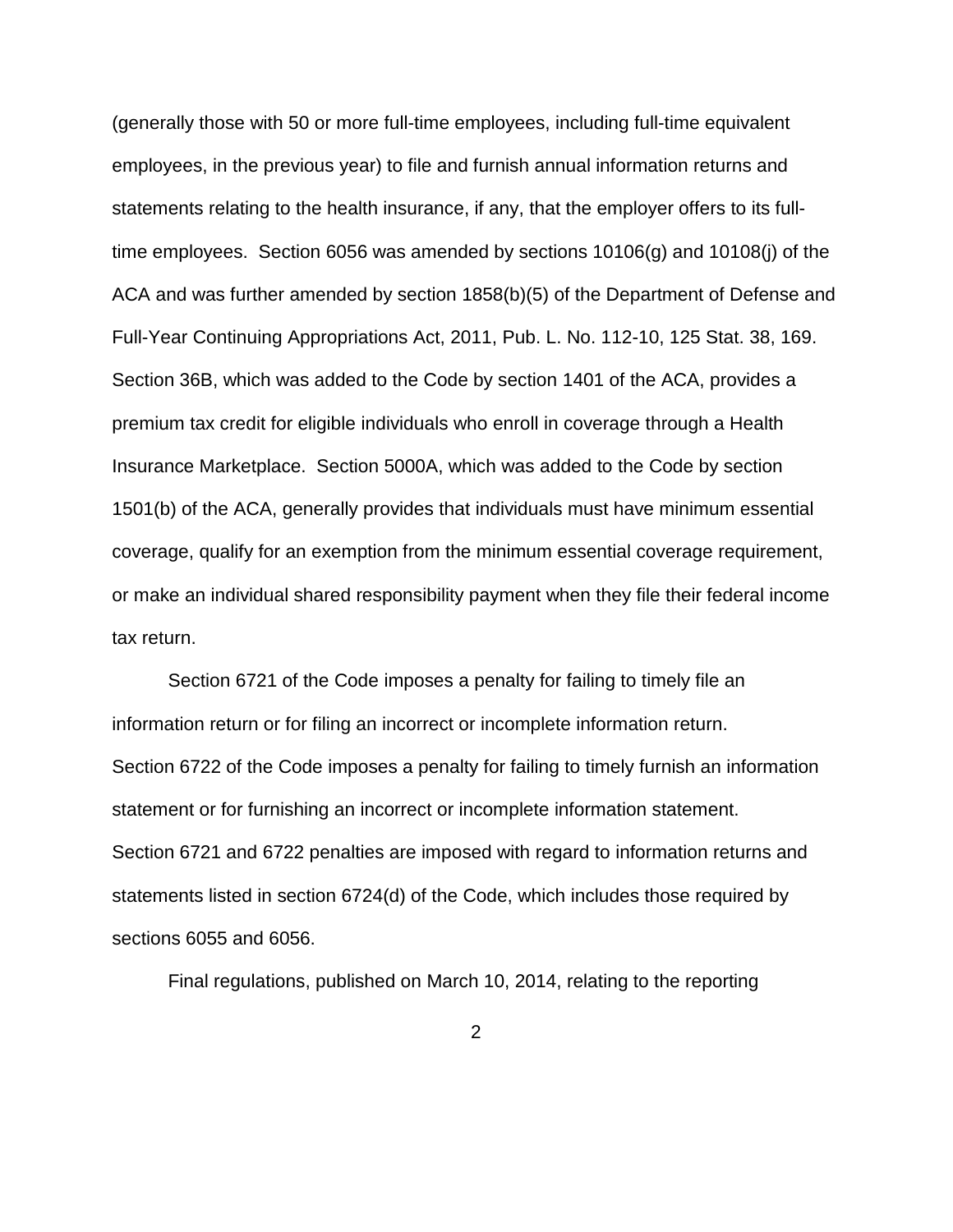requirements under sections 6055 and 6056, specify the deadline for information reporting required by those sections. See Information Reporting of Minimum Essential Coverage, T.D. 9660, 2014-13 I.R.B. 842; Information Reporting by Applicable Large Employers on Health Insurance Coverage Offered Under Employer-Sponsored Plans, T.D. 9661, 2014-13 I.R.B. 855.

The regulations under section 6055 require every person that provides minimum essential coverage to an individual during a calendar year to file with the Internal Revenue Service (Service) an information return and a transmittal on or before the following February 28 (March 31 if filed electronically) and to furnish to the responsible individual identified on the return a written statement on or before January 31 following the calendar year to which the statement relates. The Service has designated Form 1094-B, *Transmittal of Health Coverage Information Returns*, and Form 1095-B, *Health Coverage*, to meet the requirements of the section 6055 regulations.

The regulations under section 6056 require every applicable large employer or a member of an aggregated group that is determined to be an applicable large employer (ALE member) to file with the Service an information return and a transmittal on or before February 28 (March 31 if filed electronically) of the year following the calendar year to which it relates and to furnish to full-time employees a written statement on or before January 31 following the calendar year to which the statement relates. The Service has designated Form 1094-C, *Transmittal of Employer-Provided Health Insurance Offer and Coverage Information Returns*, and Form 1095-C, *Employer-*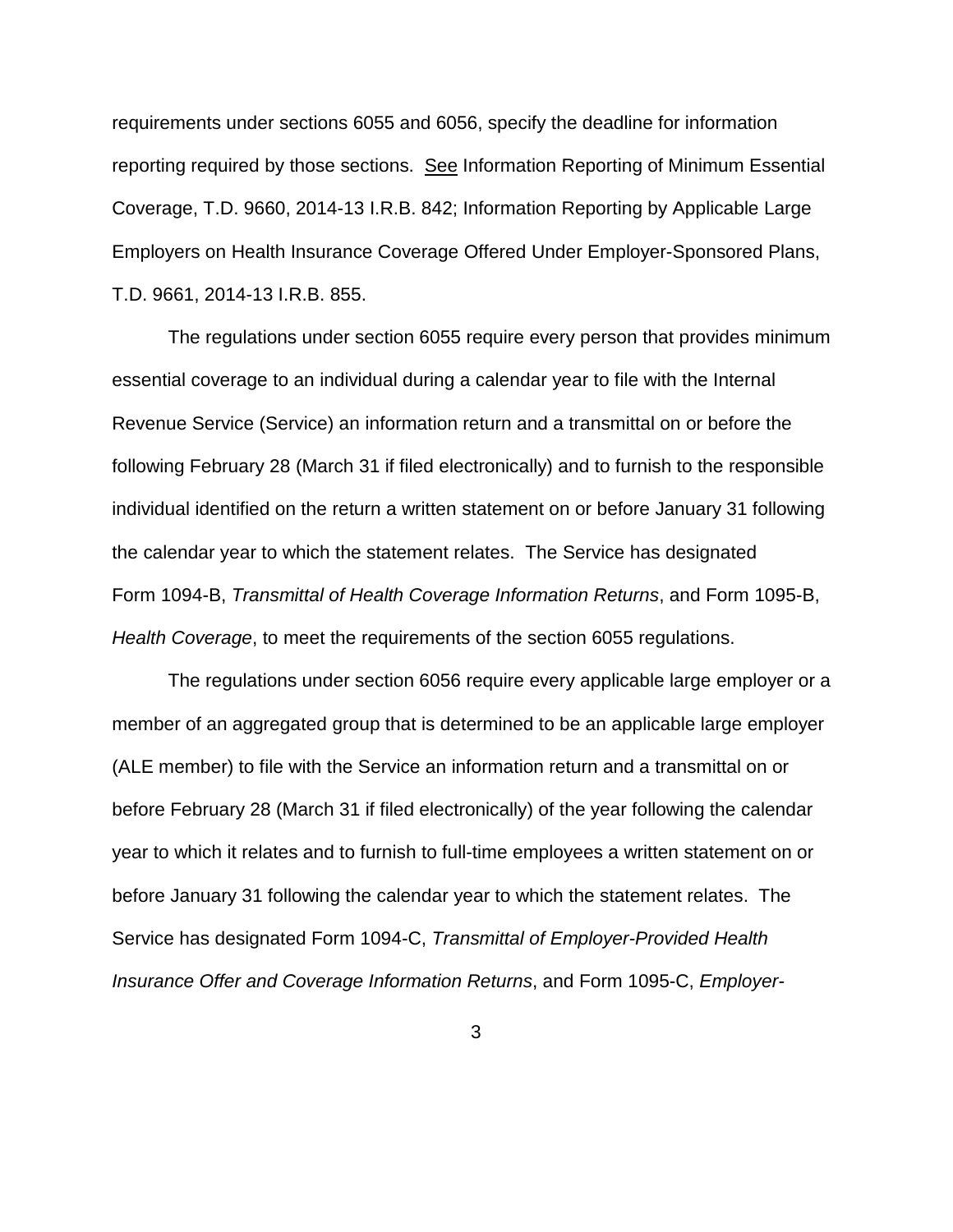*Provided Health Insurance Offer and Coverage*, to meet the requirements of the section 6056 regulations.

The regulations under sections 6055 and 6056 allow the Service to grant an extension of time of up to 30 days to furnish Forms 1095-B and 1095-C for good cause shown. Treas. Reg. §§ 1.6055-1(g)(4)(i)(B)(1), 301.6056-1(g)(1)(ii)(A). In addition, filers of Forms 1094-B, 1095-B, 1094-C, and 1095-C may receive an automatic 30-day extension of time to file such forms with the Service by submitting Form 8809, *Application for Extension of Time To File Information Returns*, on or before the due date for filing those forms. Treas. Reg. § 1.6081-1; Temp. Treas. Reg. § 1.6081-8T. Under certain hardship conditions, filers who submit Form 8809 before the automatic 30-day extension period expires and explain in detail why the additional time is needed may also receive an additional 30-day extension of time to file Forms 1094-B, 1095-B, 1094- C, and 1095-C with the Service. Id.

The preambles to the section 6055 and 6056 regulations (T.D. 9660, 2014-13 I.R.B. 842; T.D. 9661, 2014-13 I.R.B. 855) provided that, for reporting of 2015 offers and coverage, the Service would not impose penalties under sections 6721 and 6722 on reporting entities that can show that they made good-faith efforts to comply with the information-reporting requirements. This relief applied only to furnishing and filing incorrect or incomplete information reported on a statement or return, and not to a failure to timely furnish or file a statement or return. Notice 2015-87, 2015-52 I.R.B. 889, reiterated that relief, and Notice 2015-68, 2015-41 I.R.B. 547, provided additional

4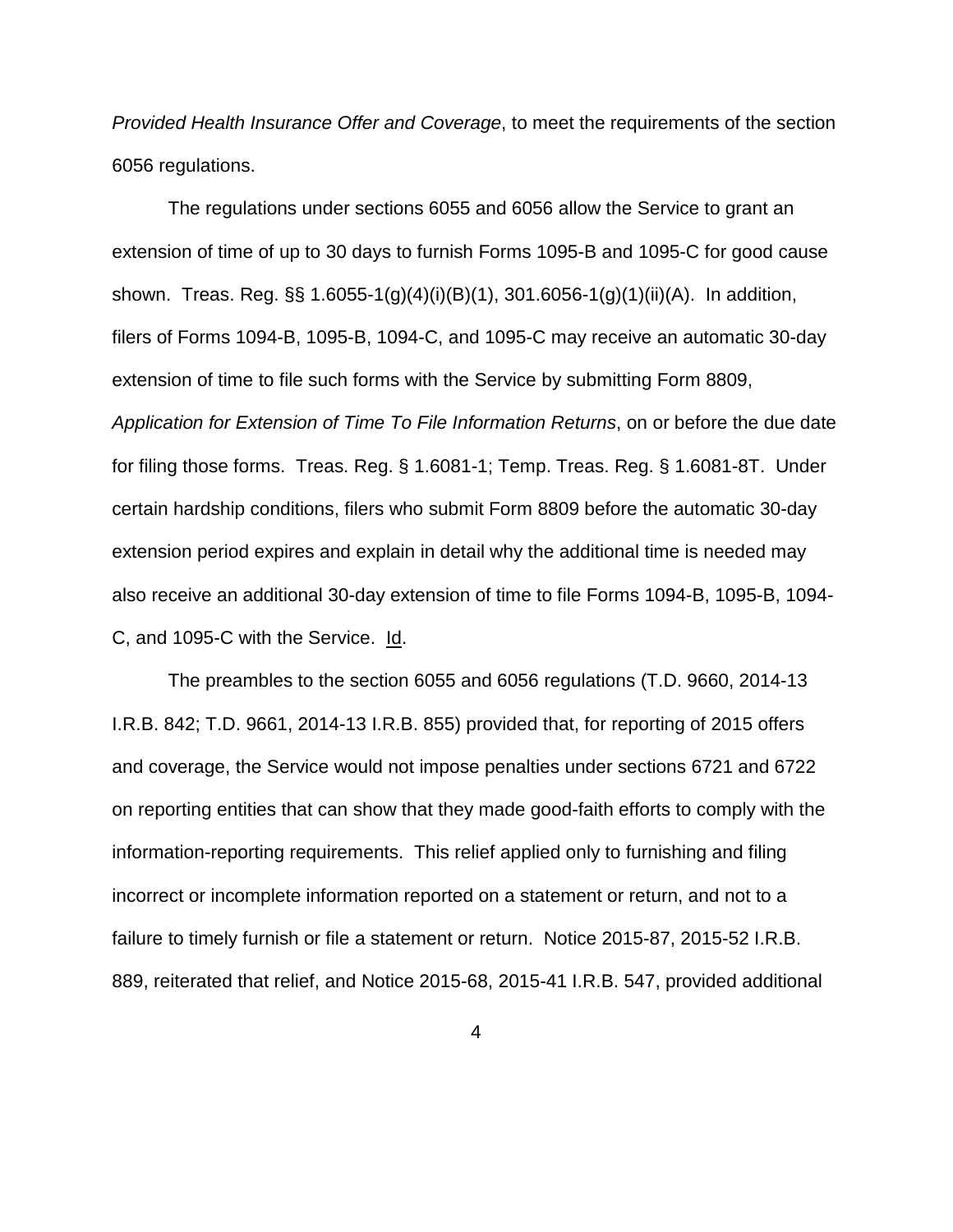information about that relief with regard to reporting under section 6055. The preambles also noted the general rule that, under section 6724 and the related regulations, the section 6721 and 6722 penalties may be waived if a failure to timely furnish or file a statement or return is due to reasonable cause. To establish reasonable cause, the reporting entity must demonstrate that it acted in a responsible manner and that the failure was due to significant mitigating factors or events beyond the reporting entity's control. In addition, proposed regulations under section 6055 published on August 2, 2016, proposed additional rules for reporting. 81 Fed. Reg. 50671.

Notice 2016-4, 2016-3 I.R.B. 279, extended the due dates for the 2015 information-reporting requirements under sections 6055 and 6056 (both those for furnishing to individuals and for filing with the Service). In particular, the notice provided that the furnishing deadline for the 2015 Forms 1095-B and 1095-C was extended from February 1, 2016, to March 31, 2016, and that the filing deadline for the 2015 Forms 1094-B, 1095-B, 1094-C, and 1095-C was extended from February 29, 2016, to May 31, 2016, if not filing electronically, and from March 31, 2016, to June 30, 2016, if filing electronically. In addition, the notice provided that the provisions regarding an automatic and permissive 30-day extension of time for filing information returns and a permissive extension of time (of up to 30 days) for furnishing statements would not apply to the extended due dates.

Notice 2016-70, 2016-49 I.R.B. 784, extended the due dates for the 2016 information-reporting requirements under sections 6055 and 6056 for furnishing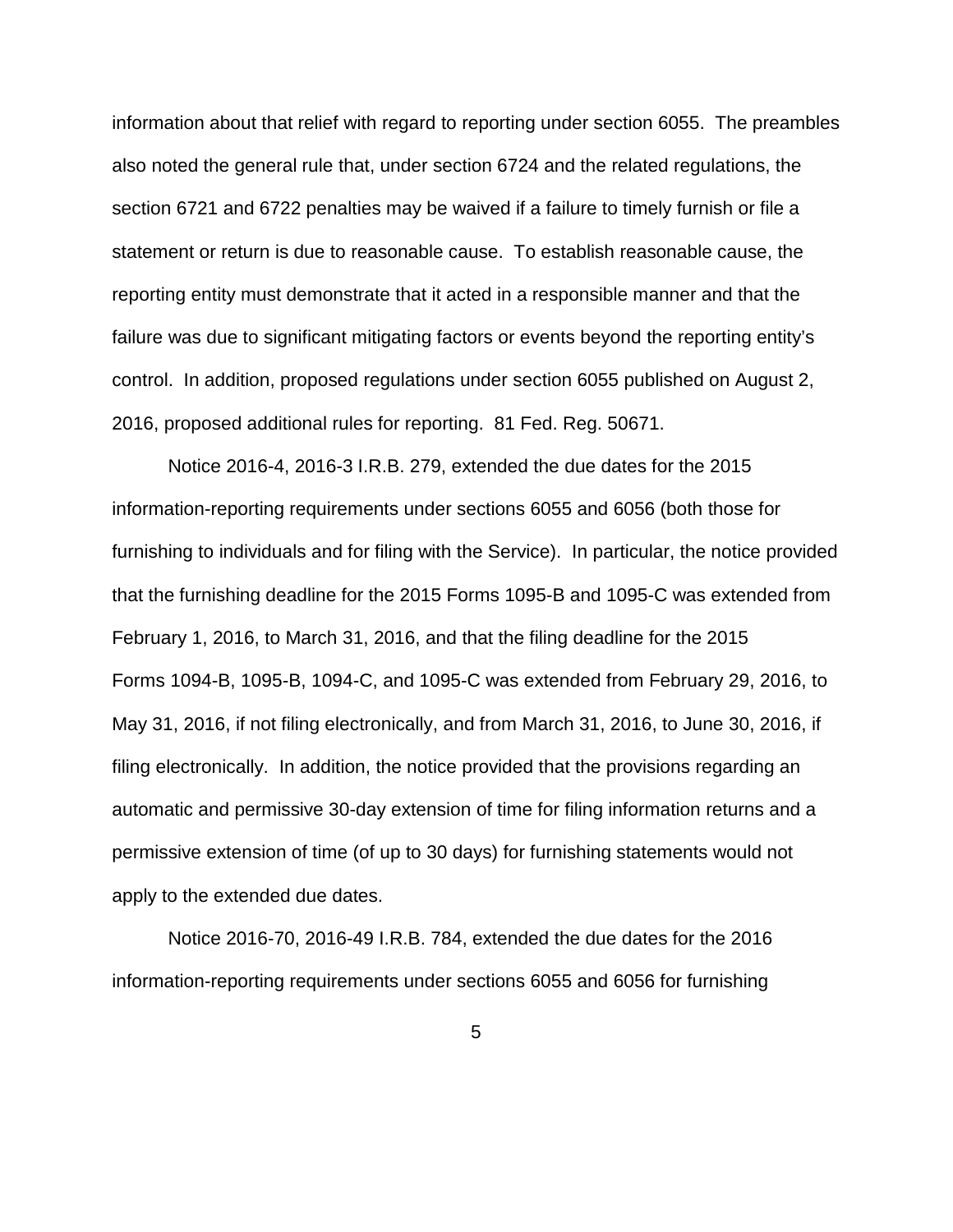statements to individuals. In particular, the notice provided that the furnishing deadline for the 2016 Forms 1095-B and 1095-C was extended from January 31, 2017, to March 2, 2017. Notice 2016-70 did not extend the deadline for filing information returns with the Service, nor did it affect any extension that would otherwise be applicable to the deadline. The notice also extended good faith transition relief from section 6721 and 6722 penalties to the 2016 information-reporting requirements under sections 6055 and 6056.

## **TRANSITION RELIEF**

# A. Extension of Due Date for Furnishing to Individuals under Sections 6055 and 6056 for 2017

Following consultation with stakeholders, the Department of the Treasury (Treasury) and the Service have determined that a substantial number of employers, insurers, and other providers of minimum essential coverage need additional time beyond the January 31, 2018, due date to gather and analyze the information and prepare the 2017 Forms 1095-B and 1095-C to be furnished to individuals. Accordingly, this notice extends by 30 days the due date for furnishing the 2017 Form 1095-B and the 2017 Form 1095-C, from January 31, 2018, to March 2, 2018. In view of this automatic extension, the provisions under Treas. Reg. §§ 1.6055-1(g)(4)(i)(B)(1) and 301.6056-1(g)(1)(ii)(A) allowing the Service to grant an extension of time of up to 30 days to furnish Forms 1095-B and 1095-C will not apply to the extended due date. Notwithstanding the extension provided in this notice, employers and other coverage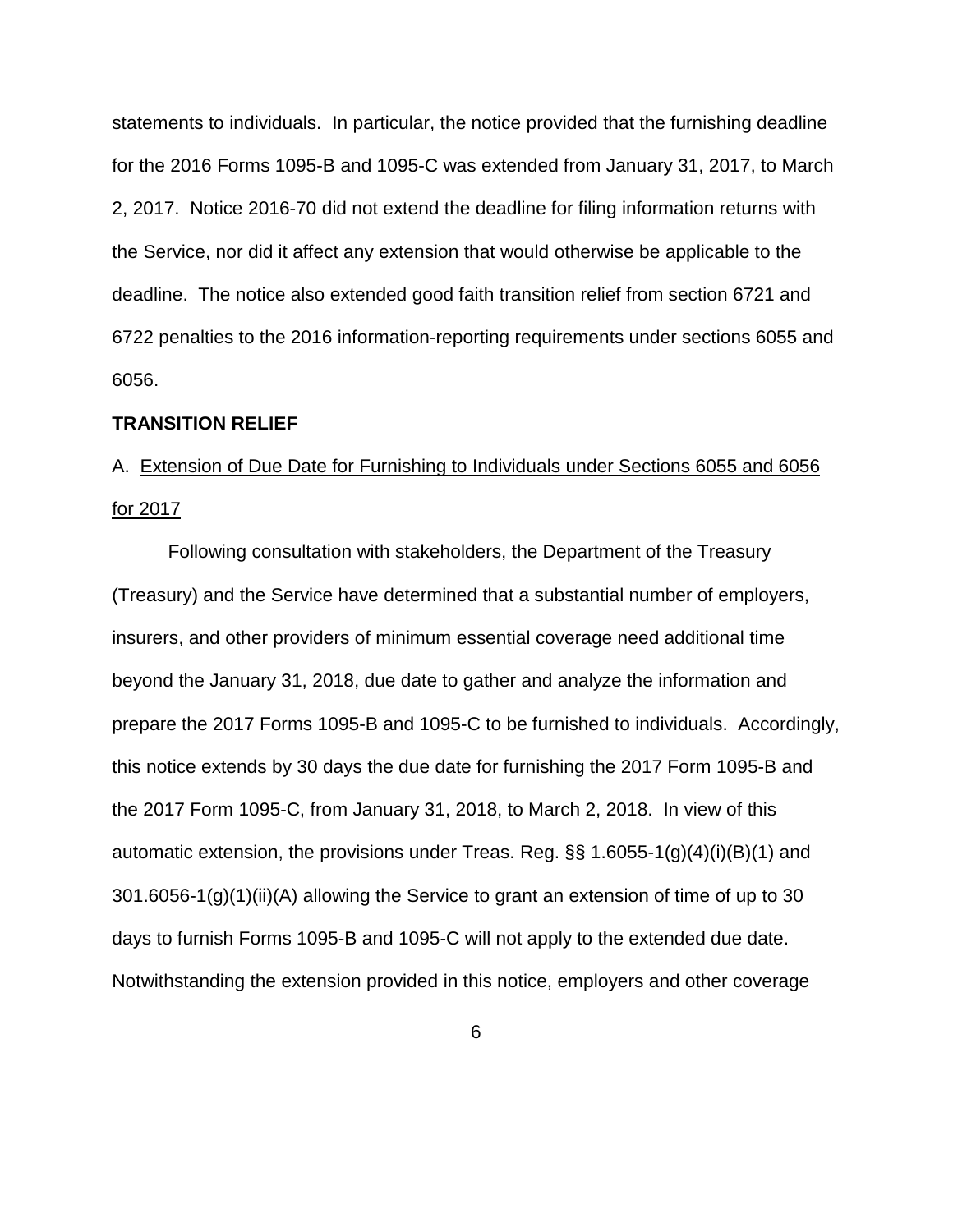providers are encouraged to furnish 2017 statements as soon as they are able.

Treasury and the Service have determined that there is no similar need for additional time for employers, insurers, and other providers of minimum essential coverage to file with the Service the 2017 Forms 1094-B, 1095-B, 1094-C, and 1095-C*.* Therefore, this notice does not extend the due date for filing with the Service the 2017 Forms 1094-B, 1095-B, 1094-C, or 1095-C, which remains February 28, 2018, if not filing electronically, or April 2, 2018, if filing electronically. However, this notice does not affect the provisions regarding an automatic extension of time for filing information returns, which remain available under the normal rules by submitting a Form 8809. See Treas. Reg. § 1.6081-1; Temp. Treas. Reg. § 1.6081-8T. It also does not affect the provisions regarding additional extensions of time to file. Id.

Employers or other coverage providers that do not comply with the due dates for furnishing Forms 1095-B and 1095-C (as extended under the rules described above) or for filing Forms 1094-B, 1095-B, 1094-C, or 1095-C are subject to penalties under section 6722 or 6721 for failure to timely furnish and file, respectively. However, employers and other coverage providers that do not meet the relevant due dates should still furnish and file. The Service will take such furnishing and filing into consideration when determining whether to abate penalties for reasonable cause.

The extension of the due date provided by this notice applies only to section 6055 and 6056 information statements for calendar year 2017 furnished in 2018 and does not require the submission of any request or other documentation to the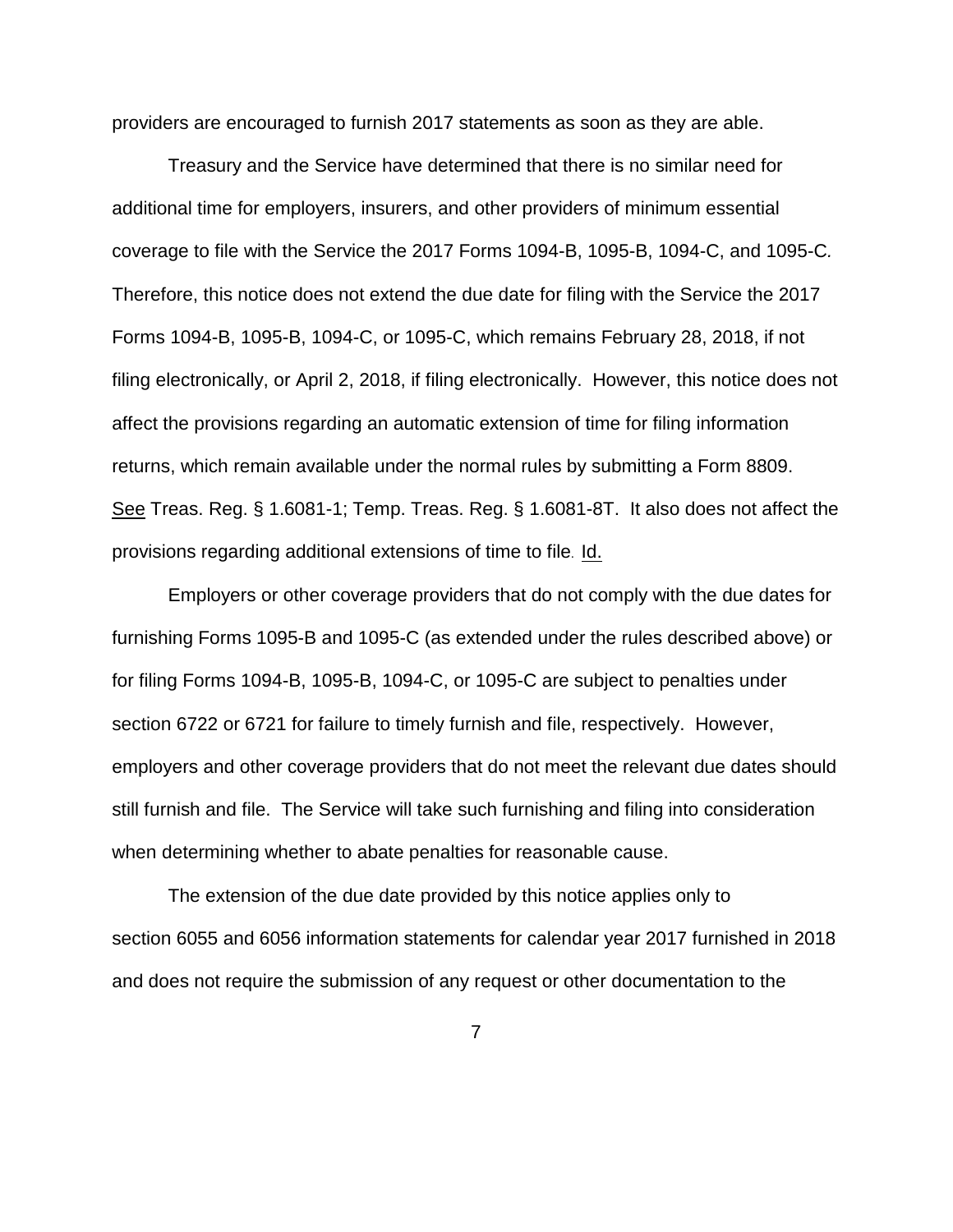Service. Because the 30-day extension of the due date to furnish granted in this notice applies automatically and is as generous as the permissive 30-day extension of time to furnish 2017 information statements under sections 6055 and 6056 that have already been requested by some reporting entities in submissions to the Service, the Service will not formally respond to such requests.

Because of the extension granted under this notice, some individual taxpayers may not receive a Form 1095-B or Form 1095-C by the time they are ready to file their 2017 tax return. Taxpayers may rely on other information received from their employer or other coverage provider for purposes of filing their returns, including determining eligibility for the premium tax credit under section 36B and confirming that they had minimum essential coverage for purposes of sections 36B and 5000A. Taxpayers do not need to wait to receive Forms 1095-B and 1095-C before filing their returns. Individuals need not send the information relied upon to the Service when filing their returns but should keep it with their tax records.

B. Extension of Good Faith Transition Relief from Section 6721 and 6722 Penalties for 2017

In implementing new information-reporting requirements, short-term relief from penalties frequently is provided. This relief recognizes the ongoing challenges involved in developing procedures and systems to accurately collect and report information in compliance with these reporting requirements. The preambles to the section 6055 and 6056 regulations provided transition relief from penalties under sections 6721 and 6722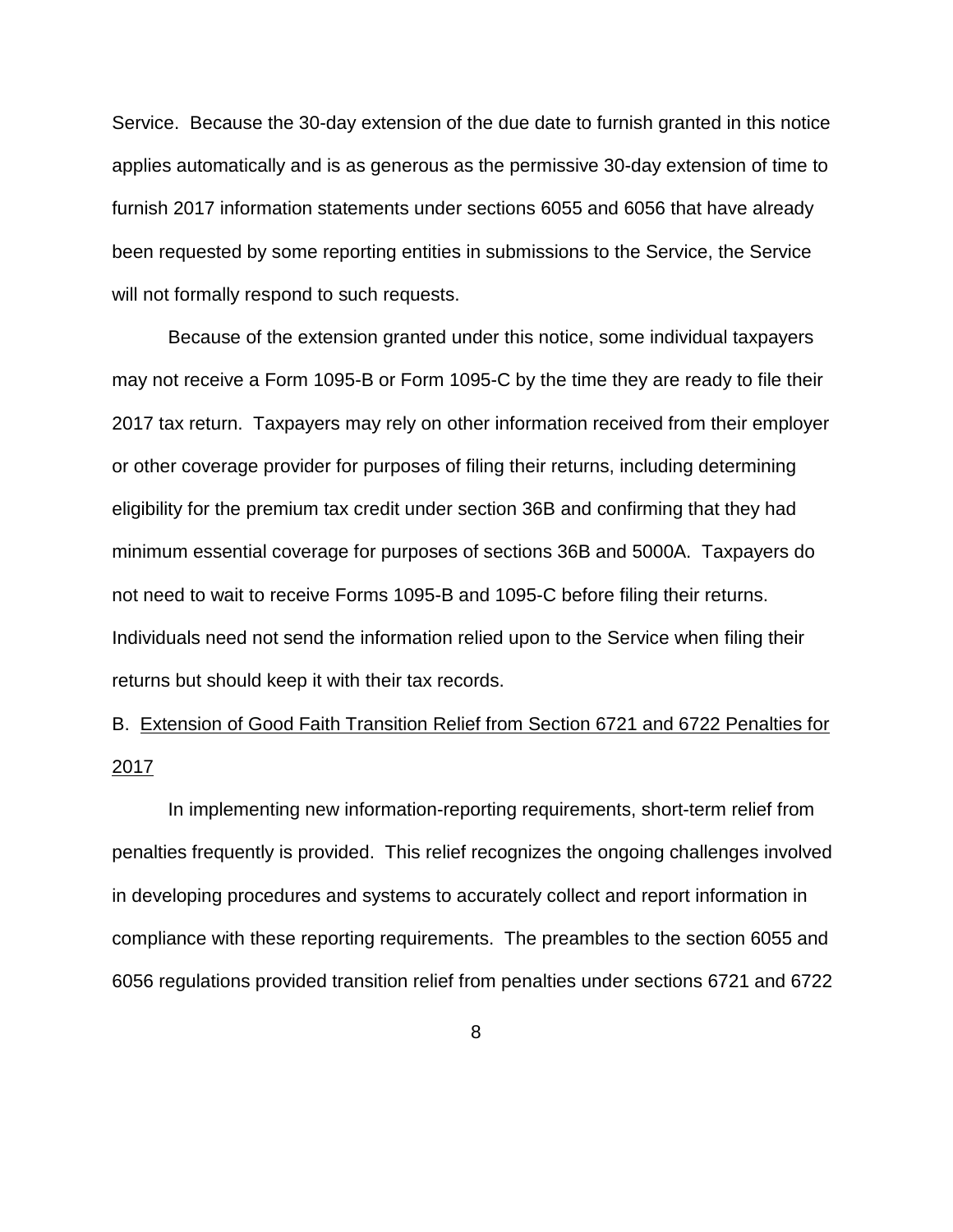to reporting entities that could show that they made good-faith efforts to comply with the information-reporting requirements for 2015. This relief applied only to incorrect and incomplete information reported on the statement or return and not to a failure to timely furnish or file a statement or return. Notice 2016-70 extended this relief for the information-reporting requirements under sections 6055 and 6056 for 2016. Following consultation with stakeholders, Treasury and the Service have determined that this relief is also appropriate for 2017.

Specifically, this notice extends transition relief from penalties under sections 6721 and 6722 to reporting entities that can show that they have made goodfaith efforts to comply with the information-reporting requirements under sections 6055 and 6056 for 2017 (both for furnishing to individuals and for filing with the Service) for incorrect or incomplete information reported on the return or statement. This relief applies to missing and inaccurate taxpayer identification numbers and dates of birth, as well as other information required on the return or statement. No relief is provided in the case of reporting entities that do not make a good-faith effort to comply with the regulations or that fail to file an information return or furnish a statement by the due dates (as extended under the rules described above). In determining good faith, the Service will take into account whether an employer or other coverage provider made reasonable efforts to prepare for reporting the required information to the Service and furnishing it to employees and covered individuals, such as gathering and transmitting the necessary data to an agent to prepare the data for submission to the Service or

9